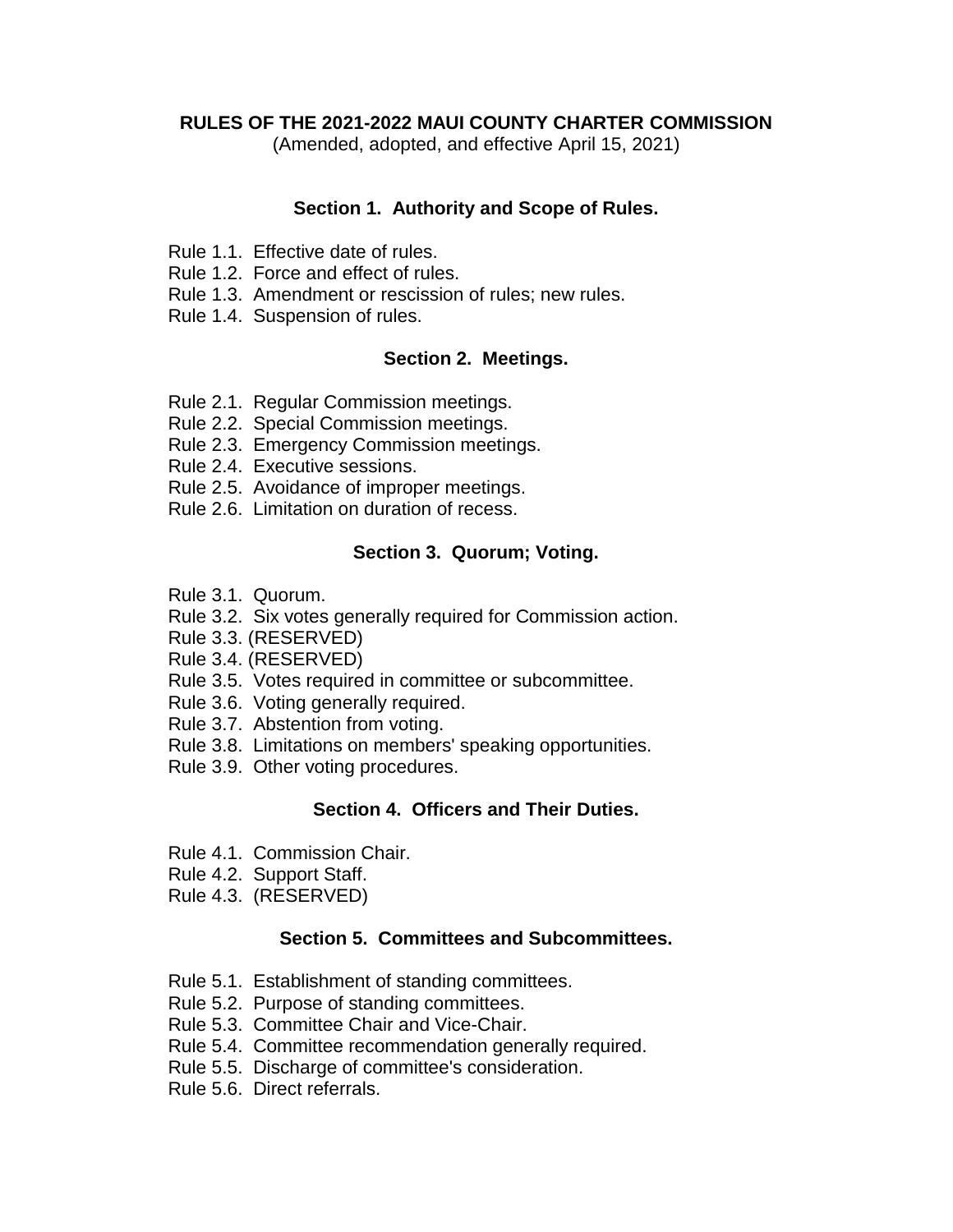- Rule 5.7. Subcommittees.
- Rule 5.8. Special committees.
- Rule 5.9. Minutes.
- Rule 5.10. Site inspections. (RESERVED)
- Rule 5.11. Expiration of committee items.

#### **Section 6. Committee Reports.**

- Rule 6.1. Contents.
- Rule 6.2. Signing.

## **Section 7. Roll Call Votes.**

- Rule 7.1. Clerk shall call roll.
- Rule 7.2. Clerk shall announce result.

## **Section 8. Agendas.**

- Rule 8.1. Filing deadline for Commission agenda.
- Rule 8.2. Posting of Commission agenda.
- Rule 8.3. Posting of committee and subcommittee agendas.
- Rule 8.4. Notification.
- Rule 8.5. Adequate notice.

## **Section 9. Order of Business.**

- Rule 9.1. Commission meetings.
- Rule 9.2. Committee and subcommittee meetings.

## **Section 10. Rules of Procedure.**

Rule 10.1. Robert's Rules of Order.

## **Section 11. Testimony; Protocol.**

- Rule 11.1. Acceptance of testimony.
- Rule 11.2. Oral testimony.
- Rule 11.3. Written testimony.
- Rule 11.4. Presentations.
- Rule 11.5. Participation by resource persons.
- Rule 11.6.Discussion period.
- Rule 11.7. Reconvened meetings.
- Rule 11.8. Respect during speaking.
- Rule 11.9. Chair's authority.
- Rule 11.10. Public forum not created.
- Rule 11.11. Disclosure of lobbyist status.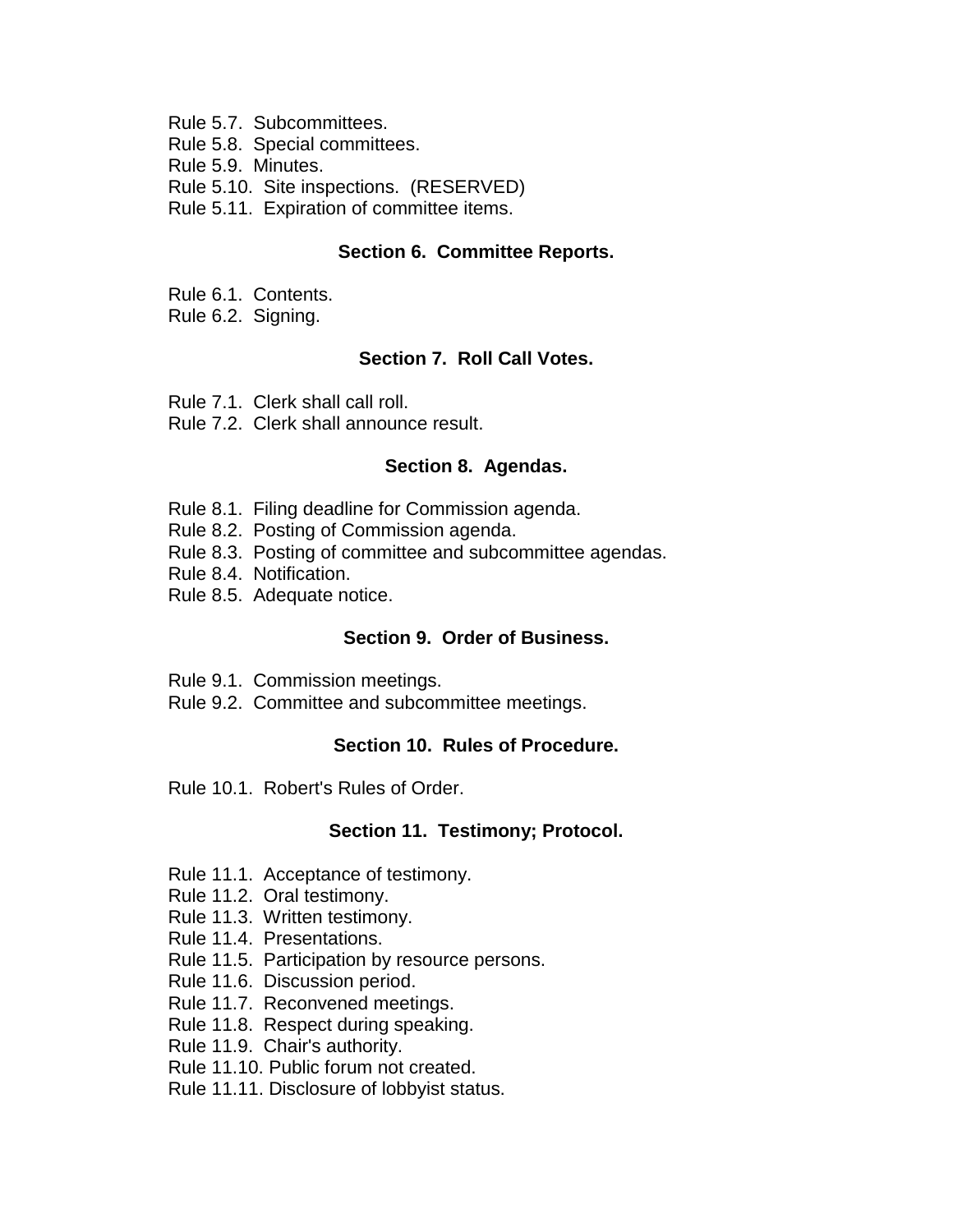## **Section 12. Commission Expenditures.**

Rule 12.1. Commission Chair's prior approval required.

Rule 12.2. Report required.

## **Section 13. Meetings by Videoconference.**

- Rule 13.1. Authorized.
- Rule 13.2. Definition.
- Rule 13.3. Reasonable necessity for meeting by videoconference.
- Rule 13.4. Agenda.
- Rule 13.5. Testimony.
- Rule 13.6. Failure of system of audio and visual interaction.

#### **Section 14. Legal Advisor**

Rule 14.1 Legal Advisor.

## **Section 15. Commission Information**

Rule 15.1. Commission Information Open.

## **SECTION 1. AUTHORITY AND SCOPE OF RULES.**

**Rule 1.1. Effective date of rules.** These rules shall become effective upon adoption by the Commission and shall remain in effect until the day following the general or special election as referenced in Section 14-3 of the Revised Charter of the County of Maui (1983), as amended (the "Charter"), unless superseded earlier by new rules.

**Rule 1.2. Force and effect of rules.** Unless otherwise indicated, these rules shall apply to the Commission, the Commission's standing committees, the Commission's special committees, the subcommittees of the Commission's standing committees, individual Commission members, the Commission's officers and support staff, and individuals who attend or participate in Commission, committee, or subcommittee meetings. These rules may be amended, rescinded, or suspended as provided in these rules. References to "Chair" in these rules shall be read to include the Commission Chair, committee chairs, and subcommittee chairs, unless the context indicates that such a reading is not intended.

**Rule 1.3. Amendment or rescission of rules; new rules.** The amendment or rescission of a rule, or adoption of a new rule, under this provision shall become effective upon the affirmative vote of a majority of the Commission.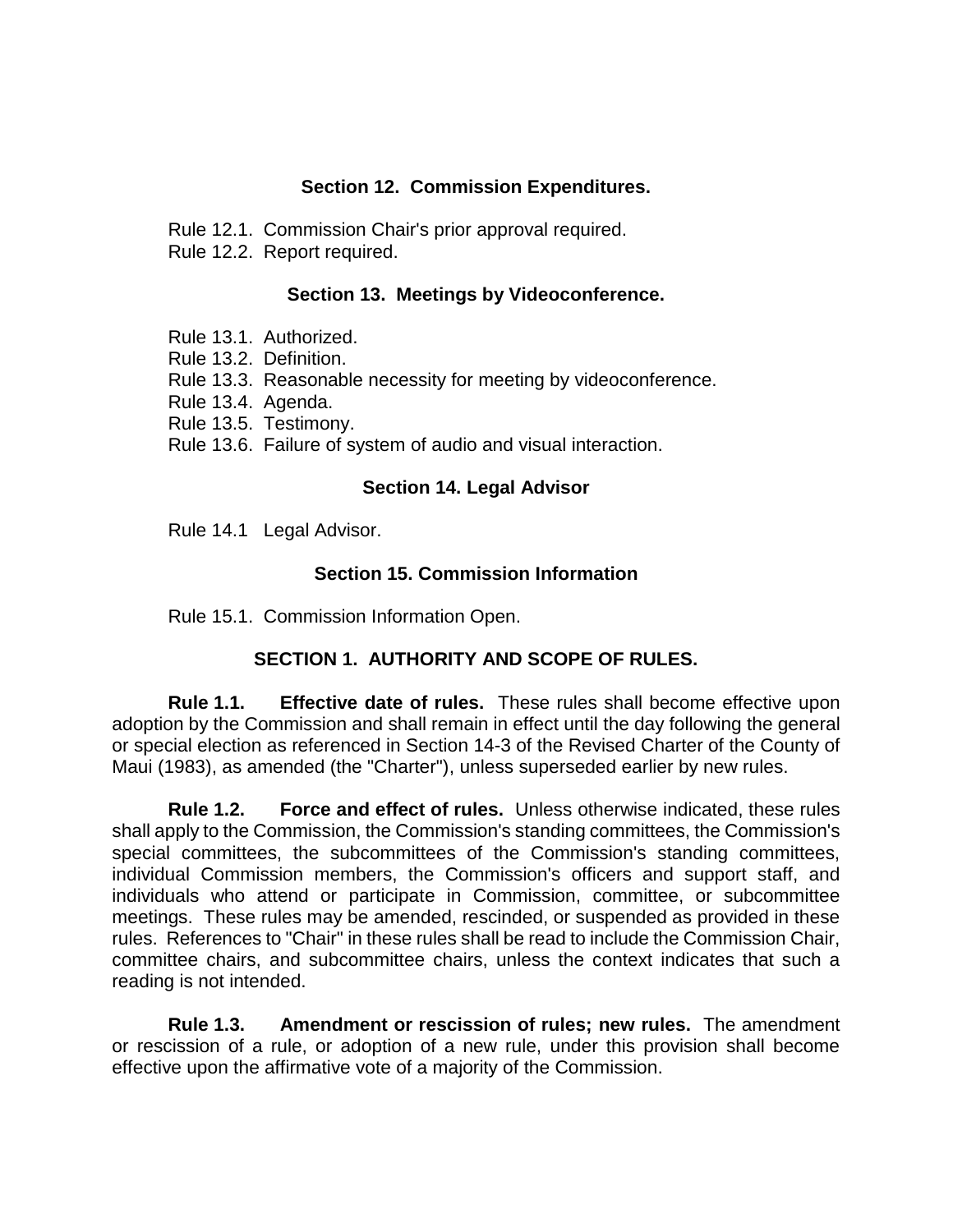**Rule 1.4. Suspension of rules.** These rules may be suspended by the affirmative vote of a majority of the Commission; provided, that duration of the suspension shall not be longer than necessary to further the purpose of the suspension.

# **SECTION 2. MEETINGS.**

**Rule 2.1. Regular Commission meetings.** Regular Commission meetings shall be held on dates, times, and places as determined by the Commission Chair. If a regular meeting date is a holiday or is in conflict with an important public event, the Commission Chair may reschedule the meeting date. The Commission may reschedule a regular meeting for a different time, date, and place.

**Rule 2.2. Special Commission meetings.** Special Commission meetings may be called at any time by the Commission Chair, or by a majority of the Commission.

**Rule 2.3. Emergency Commission meetings.** Emergency Commission meetings shall be governed by Section 92-8, HRS. To ensure compliance with these provisions, the following guidelines shall apply:

- A. If time permits, the Chair shall confer with Commission members for the limited purposes of determining whether an emergency exists and making a written finding to that effect. If at least eight of all the Commission members agree that an emergency exists, then an emergency meeting shall be scheduled, and the emergency meeting agenda and written finding of an emergency shall be filed in accordance with Section 92-8(a)(3), HRS, with notice given to persons requesting notification on a regular basis shall be contacted by mail or email as soon as practicable.
- B. If there is not sufficient time for such conferral to determine whether an emergency exists and to make a written finding, the Commission Chair shall prepare a draft written finding that an emergency exists and schedule the emergency meeting. The emergency meeting agenda and draft written finding shall be filed in accordance with Section 92-8(a)(3), HRS. Persons requesting notification on a regular basis shall be contacted by mail or email as soon as practicable. When the Commission convenes the emergency meeting, the first order of business shall be the adoption of the draft written finding (or an amended written finding) that an emergency exists by at least eight of all Commission members. If such a finding is made, the Commission can proceed with the emergency meeting. If the Commission does not find that an emergency exists by a vote of at least eight of all Commission members, then the meeting must adjourn immediately.
- C. An emergency meeting may be held by telephone conference or video conference in the event of public calamity, if the Chair finds such means are prudent.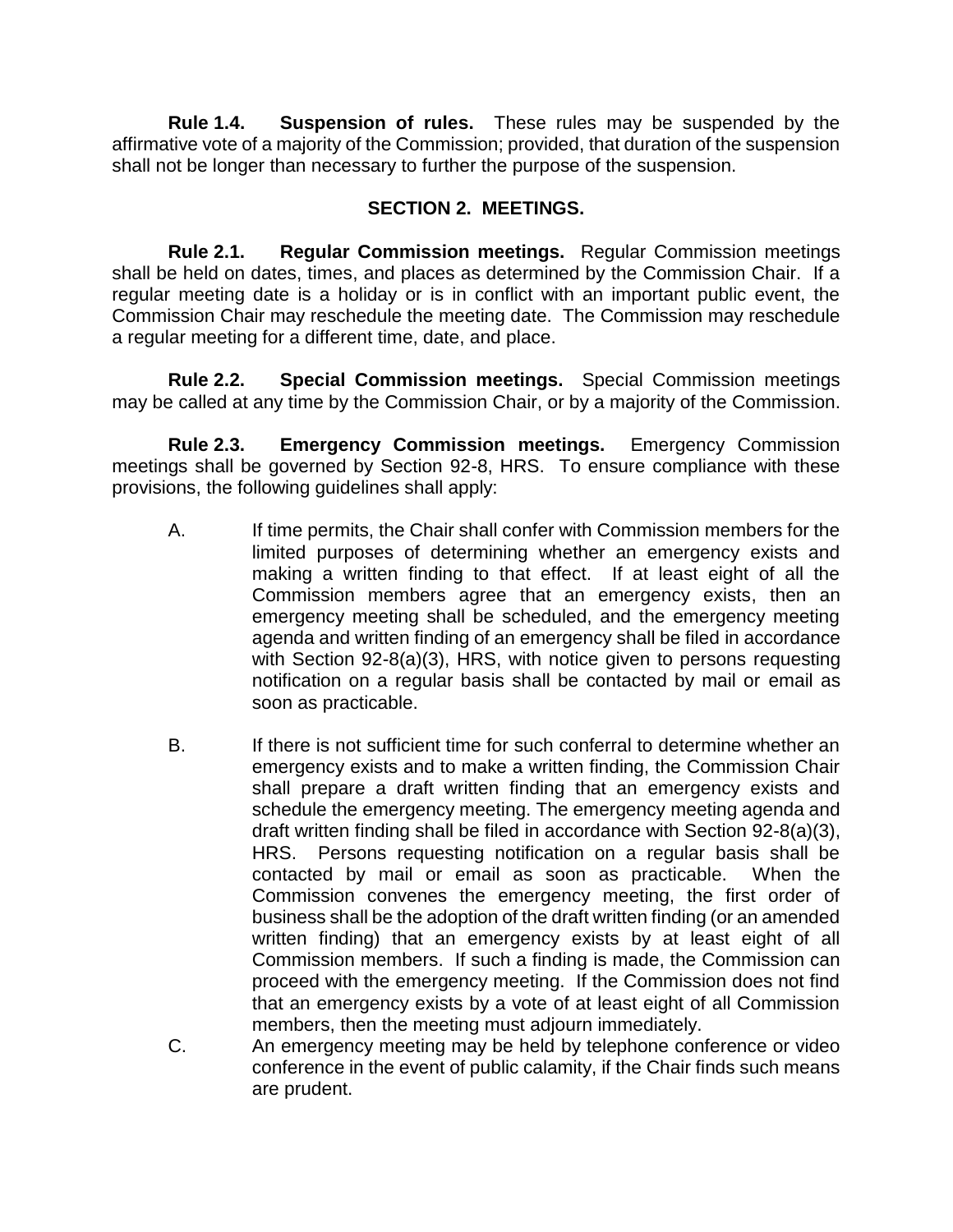**Rule 2.4. Executive sessions.** Executive sessions shall be held in accordance with Sections 92-4 and 92-5, HRS. An executive session is a portion of a meeting that is closed to the public to allow for a confidential discussion in accordance with law. An affirmative vote of at least two-thirds of the members present, taken in open session, shall be required to hold an executive session; provided, that the affirmative vote constitutes a majority of all of the voting members of the Commission, the committee, or the subcommittee holding the meeting. The reason for holding an executive session shall be publicly announced and included as part of any motion to hold an executive session. In addition to members, only necessary staff and necessary resource persons shall attend an executive session. The information provided in executive session shall be confidential and may be protected by the attorney-client privilege. The attorney-client privilege may only be waived by a majority of the Commission. Any action taken in executive session shall be announced in open session; provided, that the announcement shall not reveal confidential information.

**Rule 2.5. Avoidance of improper meetings.** Two members of the Commission may communicate or interact privately to gather information from each other about official Commission matters to enable them to perform their duties, as long as no commitment to vote is sought or made. To avoid meeting without proper notice and to ensure compliance with the letter and spirit of the Sunshine Law (HRS Part I, Chapter 92), Commission members shall scrupulously avoid discussing matters under the Commission's supervision, control, jurisdiction, or advisory powers with more than one other member of the Commission at any time except during a properly noticed meeting. Any Commission member may attend and participate in any properly noticed meeting.

**Rule 2.6. Limitation on duration of recess.** A meeting may be recessed to a reasonable date, time, and place, but not for more than 10 consecutive calendar days and not to a date more than 10 calendar days from the date of the originally noticed meeting. The date, time, and place for the reconvened meeting or hearing shall be publicly announced by the Chair prior to the recess.

## **Section 3. QUORUM; VOTING.**

**Rule 3.1. Quorum.** Six members of the Commission shall constitute a quorum. A majority of all of the voting members of a committee or subcommittee shall constitute a quorum for that committee or subcommittee. The loss of quorum shall automatically adjourn a meeting. Any member may be excused by the Chair from attendance at a meeting. If a member is not in attendance and has not been excused by the Chair, the member shall be deemed absent. A member who abstains pursuant to Rule 3.7 shall be counted as present for purposes of quorum.

**Rule 3.2. Six votes generally required for Commission action.** The affirmative vote of six members shall be necessary to take any Commission action, unless otherwise provided by law or these rules.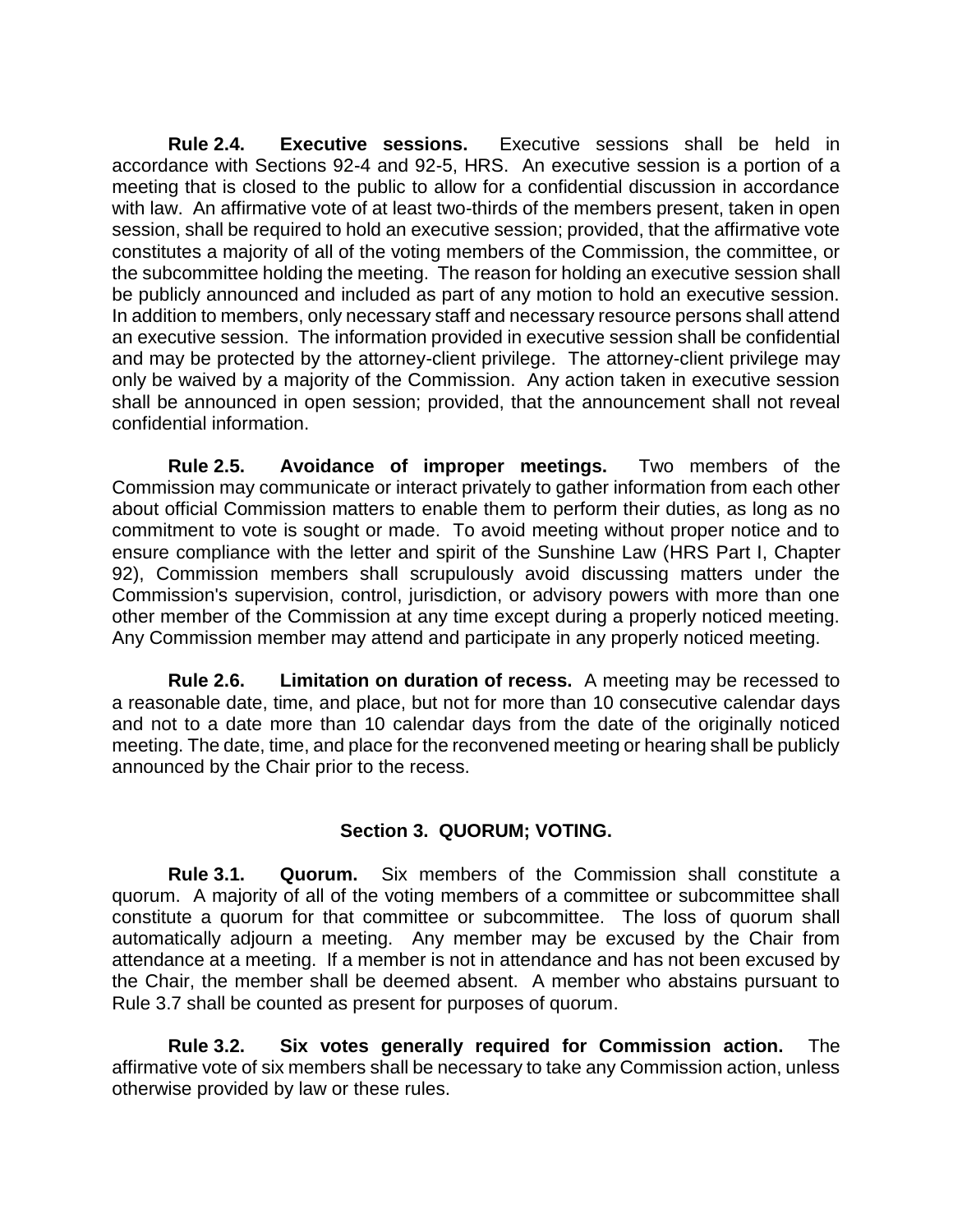## **Rule 3.3. (RESERVED)**

## **Rule 3.4. (RESERVED)**

**Rule 3.5. Votes required in committee or subcommittee.** A committee recommendation on any matter shall be made by a simple-majority vote of all of the members of the committee or subcommittee, even if Commission action on the matter ultimately requires a super-majority vote.

**Rule 3.6. Voting generally required.** No member shall refrain from voting on any matter unless abstaining pursuant to Rule 3.7. A failure to vote by a member who is present or who, having been present, has withdrawn from the meeting without being excused, shall be deemed an affirmative vote and shall be so recorded.

**Rule 3.7. Abstention from voting.** Notwithstanding Rule 3.6, a member shall abstain from voting on any matter in which the member has a financial interest, or on any matter involving the member's official conduct. Prior to discussion on the matter, a member who will be abstaining from voting shall advise the Chair in open session of the reason for the abstention. An abstaining member shall not be permitted to participate in the discussion of the matter.

**Rule 3.8. Limitation on members' speaking opportunities.** No member shall speak more than twice on any pending matter, except upon the majority consent of the other members present. The movant of a matter shall not be permitted to speak in a reply to arguments of other members until every member choosing to speak shall have spoken. A member shall be limited to 10 minutes per opportunity to speak.

**Rule 3.9. Other voting procedures.** Once the Chair calls for a vote, no member shall be permitted to explain the member's vote; only the Chair is authorized to call for a vote. After the Chair or staff announces the result of a vote, no member shall be allowed to change the member's vote. For Commission meetings, the staff shall record the vote of each member upon the minutes of the Commission; for committee or subcommittee meetings, staff shall also record the vote of each member in the minutes of the committee.

## **SECTION 4. OFFICERS AND THEIR DUTIES**.

**Rule 4.1. Commission Chair.** The Commission Chair shall be the presiding officer of the Commission. In the absence or disability of the Commission Chair, the Commission Vice-Chair shall act as the presiding officer. In the event of the absence or disability of all of these officers, a majority of the members present shall select a temporary Commission Chair; provided that, if necessary, the Commission Chair may designate a Commission member to convene the meeting; and further provided, that the first action at the meeting shall be the selection of a temporary Chair.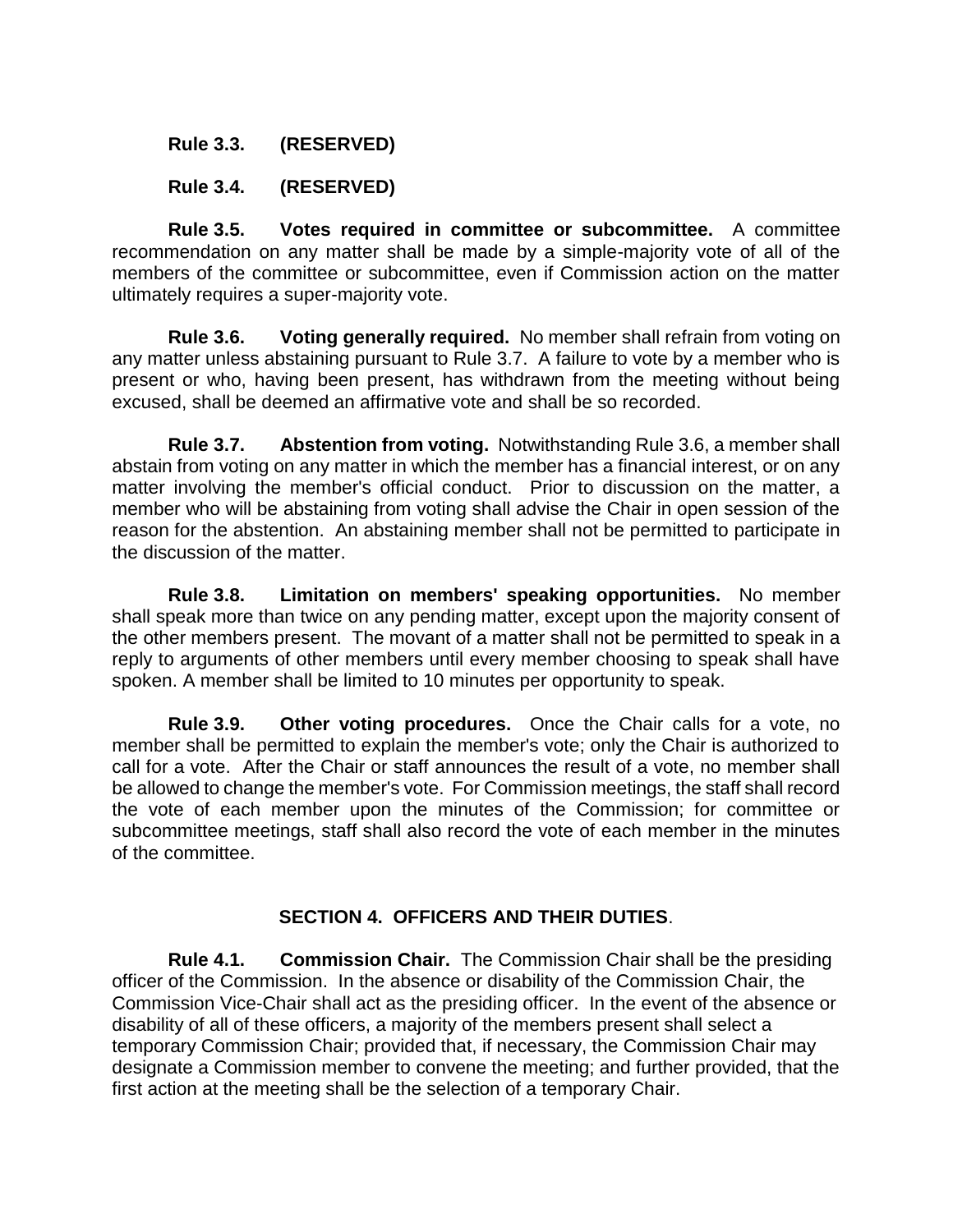In addition to those duties prescribed by law or by these rules, it shall be the duty of the Commission Chair to:

- A. Open all meetings of the Commission at the appointed hour by taking the Chair and calling the Commission to order.
- B. Reasonably administer the receipt of oral and written testimony on Commission agenda items, pursuant to Section 11 of these rules.
- C. Call for the approval of the minutes of a prior meeting.
- D. Maintain order and proper decorum.
- E. Announce the business before the Commission in the order prescribed by these rules.
- F. Receive all communications and present them to the Commission or committee before which the subject matter is pending.
- G. Dispose of matters properly brought before the Commission, subject to appeal to the Commission.
- H. Authenticate by signature all acts of the Commission.
- I. Make known all rules of order when so requested and decide all questions of order and procedure subject to appeal to the Commission.
- J. Announce the result of any matter voted on by the Commission.
- K. Coordinate all intergovernmental meetings, functions, and activities on behalf of the Commission.
- L. Manage the staff and activities of the Commission.
- M. Develop organizational and staffing plans and budgets pertaining to the Commission.
- N. Plan, assign and coordinate studies and research, compile data, and reports on matters requested by the Commission, committees, or subcommittees.
- O. Plan and coordinate meetings and public hearings, including the preparation and posting of Commission agendas.
- **Rule 4.2. Support Staff.** It shall be the duty of the staff to: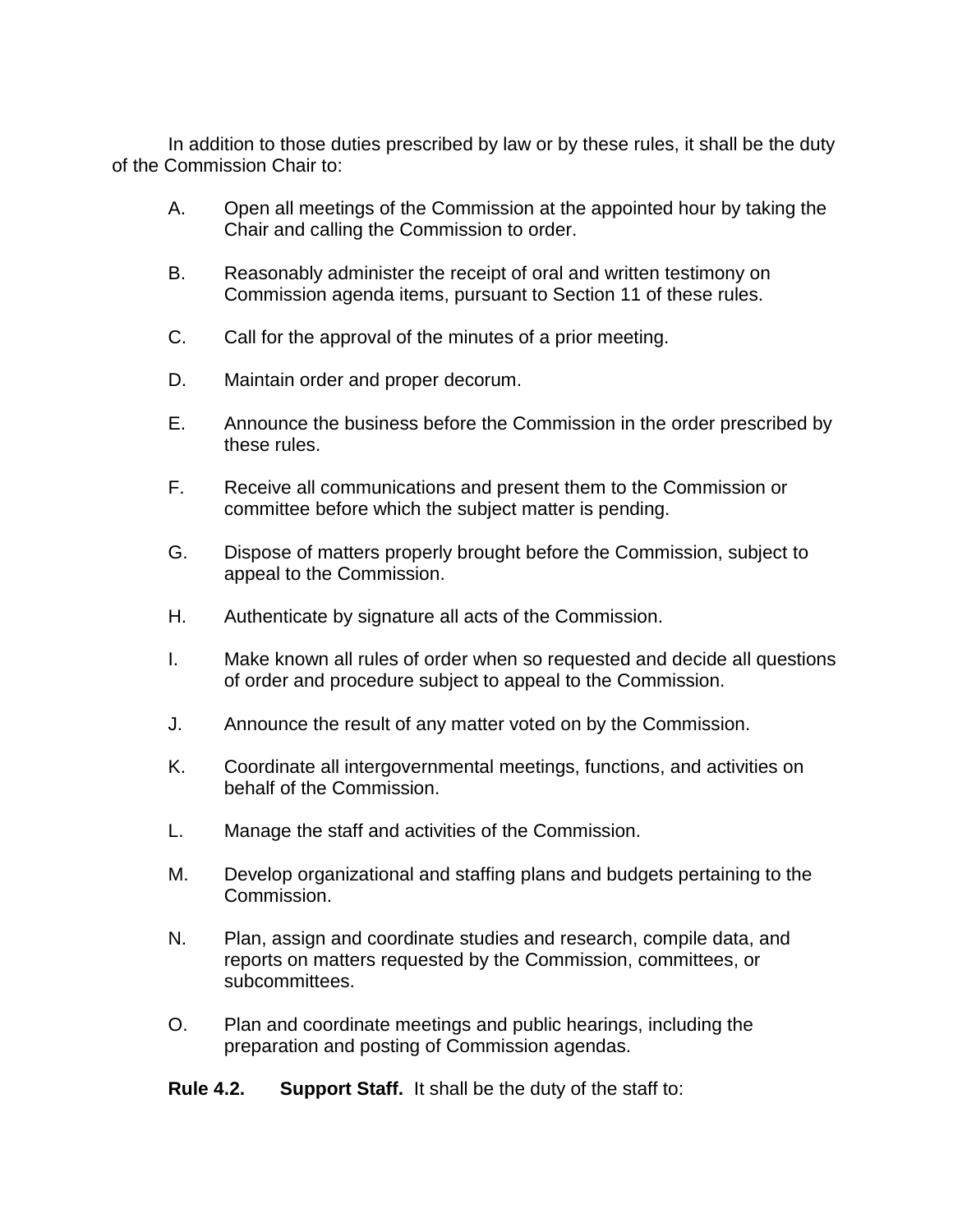- A. Review communications, reports, and other material received by the Commission or its Chair, prepare digests, and compile necessary information, and recommend disposition for Commission action.
- B. Read matters to the Commission, as directed by the Chair.
- C. Transmit upon receipt all communications or other matters to the proper parties.
- D. Deliver to the appropriate committee all matters, as may be duly referred to such committee.
- E. Record all matters that come before the Commission.
- F. Make a list of all items and communications, and other matters set for consideration on particular dates.
- G. Have charge of all records of the Commission, including the minutes of the Commission, communications, and other business matters transmitted to the Commission.
- H. Serve in all matters as Clerk of the Commission and to perform or coordinate all clerical functions as the Chair or Commission shall from time to time direct.
- I. Assist the Commission in preparing publication of proposed charter amendments, form of the ballot, including such explanatory information as may be necessary.
- J. Assist the Commission Chair in coordinating all intergovernmental meetings, functions and activities.

## **Rule 4.3. (RESERVED)**

## **SECTION 5. COMMITTEES AND SUBCOMMITTEES.**

**Rule 5.1. Establishment of standing committees.** The Commission may establish standing committees, along with their composition of Commission members, Chair and Vice-Chair, and jurisdictional authority. Standing committees shall comply with Chapter 92, HRS, and these rules.

**Rule 5.2. Purpose of standing committees.** The purpose of the standing committees is to obtain information, deliberate, and to provide recommendations to the Commission on matters referred to the standing committees by the Commission.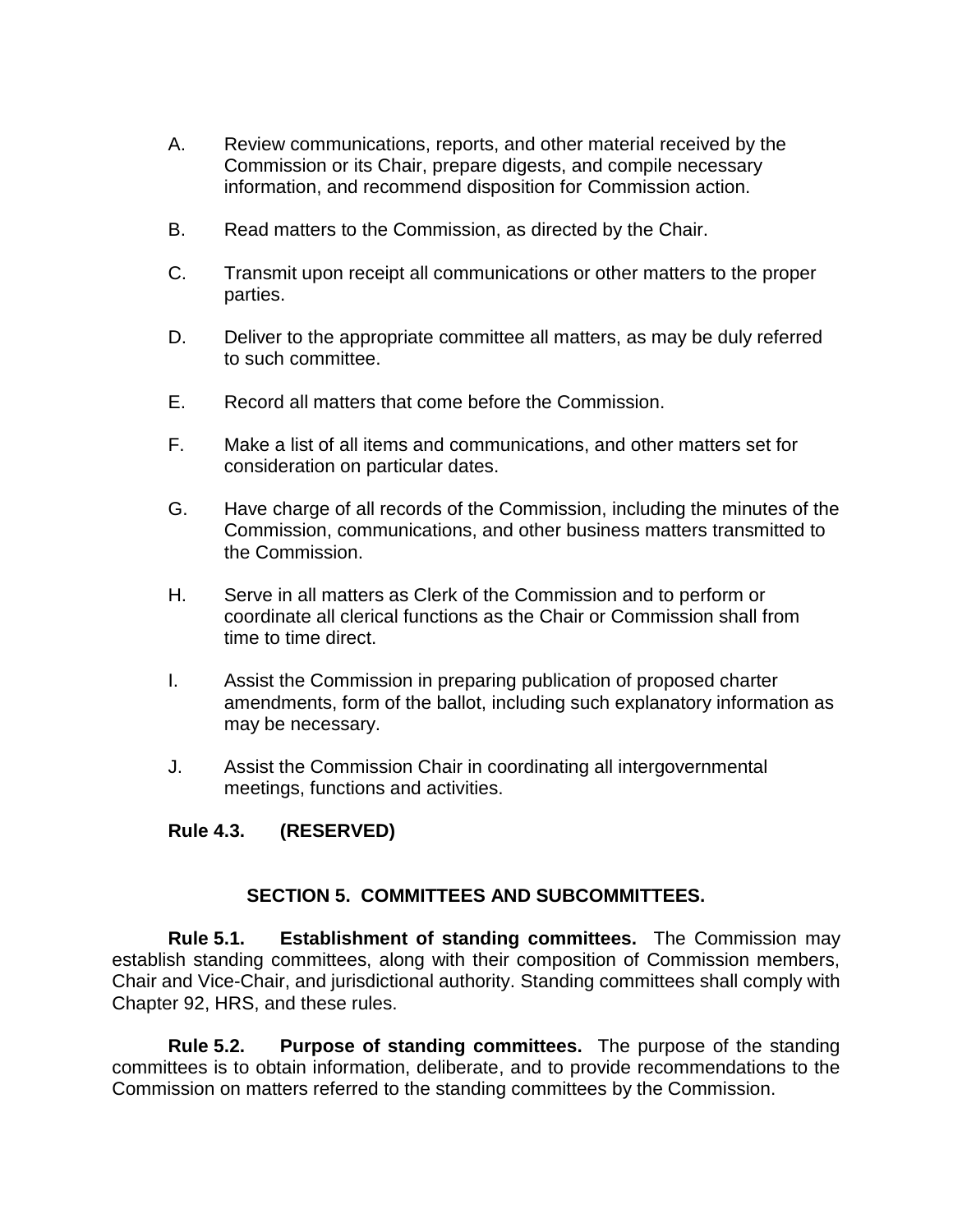**Rule 5.3. Committee Chair and Vice-Chair**. The Chair of a committee shall call meetings and preside over the same. In the absence of the Chair, the Vice-Chair shall preside. In the absence of both, a majority of the members present shall select a temporary Chair; provided that, if necessary, the Commission Chair may designate a committee member to convene the meeting; and further provided, that the first action at the meeting shall be the selection of a temporary Chair.

**Rule 5.4. Committee recommendation generally required.** The Commission may refer matters to a standing committee and shall receive the committee's recommendation; provided, that the Commission may waive this requirement by an affirmative vote of the majority of the Commission; and further provided, that this rule shall not apply to the adoption of new or amended rules.

**Rule 5.5. Discharge of committee's consideration.** A majority of the Commission may discharge a committee from further consideration of any matter.

**Rule 5.6. Direct referrals.** Notwithstanding Rule 5.4, the Commission Chair may directly refer a new matter to a committee without Commission action if the Chair determines there is a time limit for Commission action; provided, that the Chair shall concurrently place on the next available Commission meeting agenda a written notice to enable the Commission to take such action as may be necessary. In addition, with respect to existing committee matters, the Commission Chair and staff members shall directly refer communications relating to those matters to the appropriate committees.

**Rule 5.7. Subcommittees.** Pursuant to Section 92-2.5(b), HRS, an investigative subcommittee within any standing committee may be created for the purpose of providing recommendations to the standing committee, particularly on matters that require in-depth research or technical expertise. The standing committee shall appoint the subcommittee's Chair and Vice-Chair, at least one of whom shall be a Commission member; appoint the subcommittee's voting and non-voting members; specify the subcommittee's objectives; and set a date on which the subcommittee shall provide its findings and recommendations to the standing committee, upon the conclusion of which, the subcommittee shall be dissolved. Subcommittees shall comply with the rules applicable to standing committees to the extent practicable.

**Rule 5.8. Special committees.** The Commission may create any special committee by resolution for the purpose of providing well-considered recommendations to the Commission, particularly on matters that are not clearly within the jurisdictional authority of any standing committee. The Commission shall appoint the special committee's Chair and Vice-Chair, at least one of whom shall be a Commission member; appoint the special committee's voting and non-members; specify the special committee's objectives; and set a date on which the special committee shall be dissolved. Special committees shall comply with the rules applicable to standing committees to the extent practicable.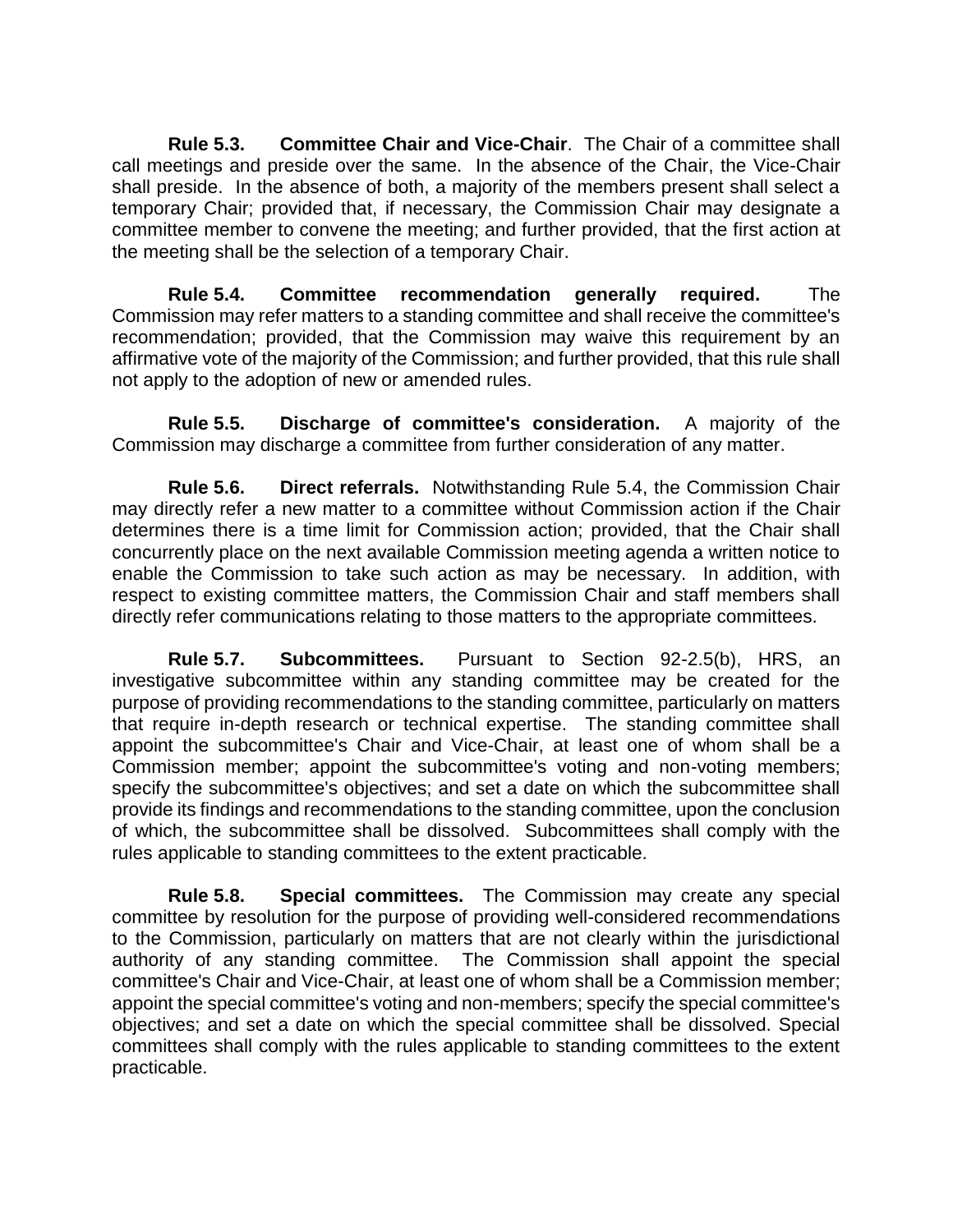**Rule 5.9. Minutes.** The Chair of a committee shall approve minutes of committee meetings. In the absence of the Chair, the Vice-Chair shall approve minutes. Minutes shall comply with the requirements of Section 92-9, HRS.

## **Rule 5.10. Site inspections. (RESERVED)**

**Rule 5.11. Expiration of committee items.** All pending matters listed on each committee's master agenda shall expire at the conclusion of the Commission term.

## **SECTION 6. COMMITTEE REPORTS.**

**Rule 6.1 Contents.** All committee reports shall clearly and concisely state the committee's findings and recommendations for Commission action and describe the committee's investigative process in reaching those recommendations. A committee report shall state clearly the intent and purpose of the recommended action. Proposed amendments to the Charter shall be set forth in Ramseyer format.

**Rule 6.2 Signing.** The Chair of the committee shall sign committee reports. The Vice-Chair of the committee may sign in the absence or disability of the Chair. In signing a report, the Chair or Vice-Chair may write "with reservations" or "I do not concur" at the end of the report or next to certain sections of the report. Other committee members shall also be afforded the opportunity to sign committee reports and may write "with reservations" or "I do not concur" at the end of a report or next to certain sections of the report. Notwithstanding the foregoing, a member who has abstained from voting on a matter pursuant to Rule 3.7 shall not sign the committee report on the matter.

## **SECTION 7. ROLL CALL VOTES.**

**Rule 7.1**. **Staff shall call roll.** If determined by the Chair that a roll call vote is necessary for any Commission action, the Commission staff or the Chair shall call for the vote.

**Rule 7.2. Chair shall announce result.** The Commission staff or Chair shall announce the result of roll call votes.

## **SECTION 8. AGENDAS.**

**Rule 8.1. Filing deadline for Commission agenda.** In order to be placed on the Commission agenda of a meeting scheduled in accordance with Rule 2.1, all items, supporting documentation, and communications shall be filed with Commission staff no later than 12:00 p.m. on the second day prior to the posting deadline for the agenda in accordance with Section 92-7, HRS. Agenda requests received later than the applicable deadline shall be placed on the agenda of the following meeting.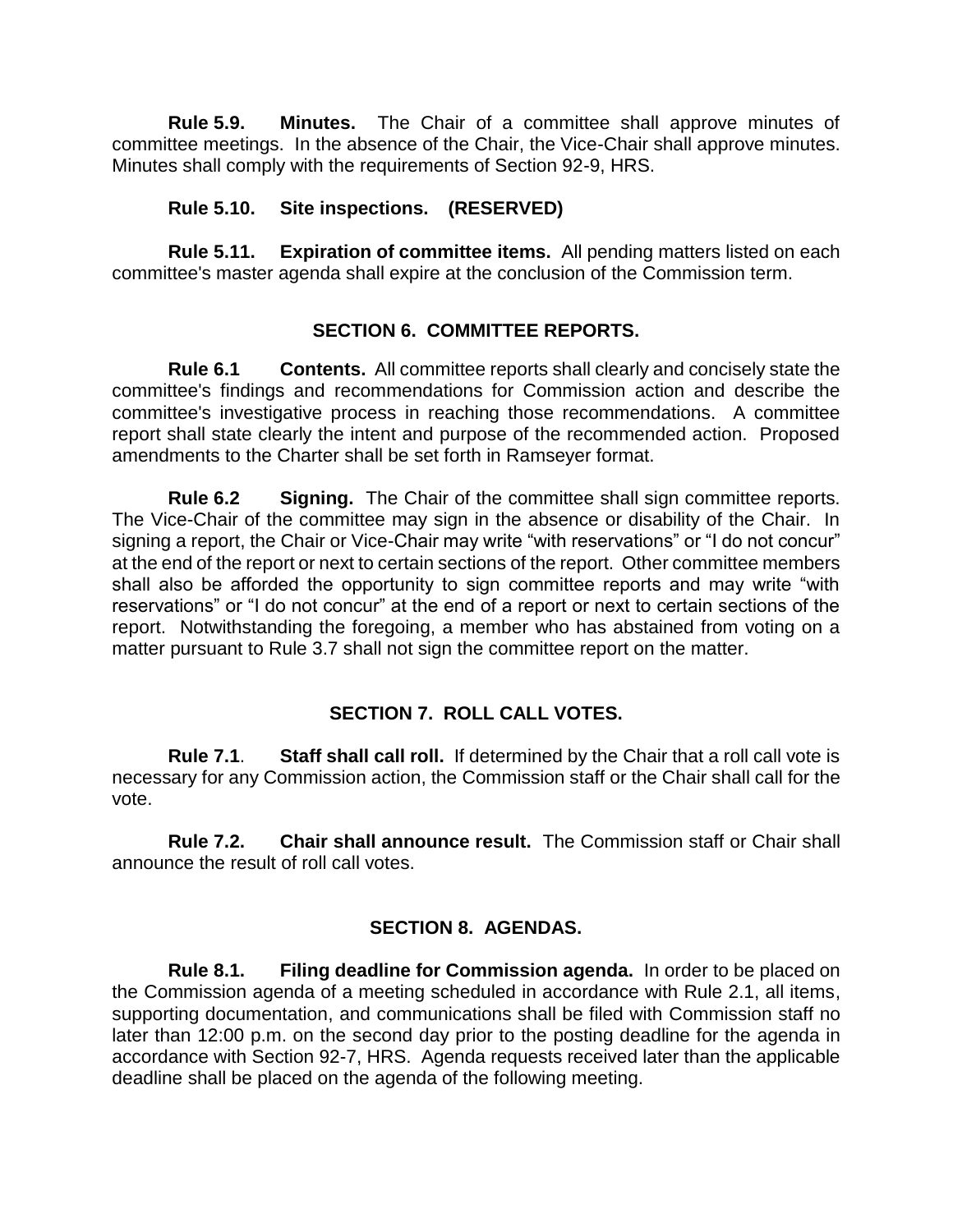**Rule 8.2. Posting of Commission agenda.** The agenda for any Commission meeting scheduled in accordance with Rule 2.1 and Section 92-7, HRS, shall be posted and made available to members of the Commission and the public no later than six calendar days before the meeting day.

**Rule 8.3. Posting of committee and subcommittee agendas.** Committee and subcommittee agendas shall be posted and made available to members and the public no later than six calendar days prior to the meeting.

**Rule 8.4. Notification.** A meeting agenda shall be sent to individuals who have requested notification of the meeting pursuant to Section 92-7, HRS, on the same day that the agenda is posted.

**Rule 8.5. Adequate notice.** Pursuant to the Sunshine Law (Part I, Chapter 92, HRS), meeting agendas shall list all items to be considered.

## **SECTION 9. ORDER OF BUSINESS.**

**Rule 9.1. Commission meetings.** The following shall be the order of business for meetings, unless altered by majority vote of the Commission:

- 1. Roll Call
- 2. Minutes
- 3. Presentation of Written or Oral Testimony
- 4. Committee Reports
- 5. Communications
- 6. Unfinished Business
- 7. New Business
- 8. Announcements

**Rule 9.2. Committee and subcommittee meetings**. The order of business for committee and subcommittee meetings shall be determined by the chairs of the committees and subcommittees.

## **SECTION 10. RULES OF PROCEDURE.**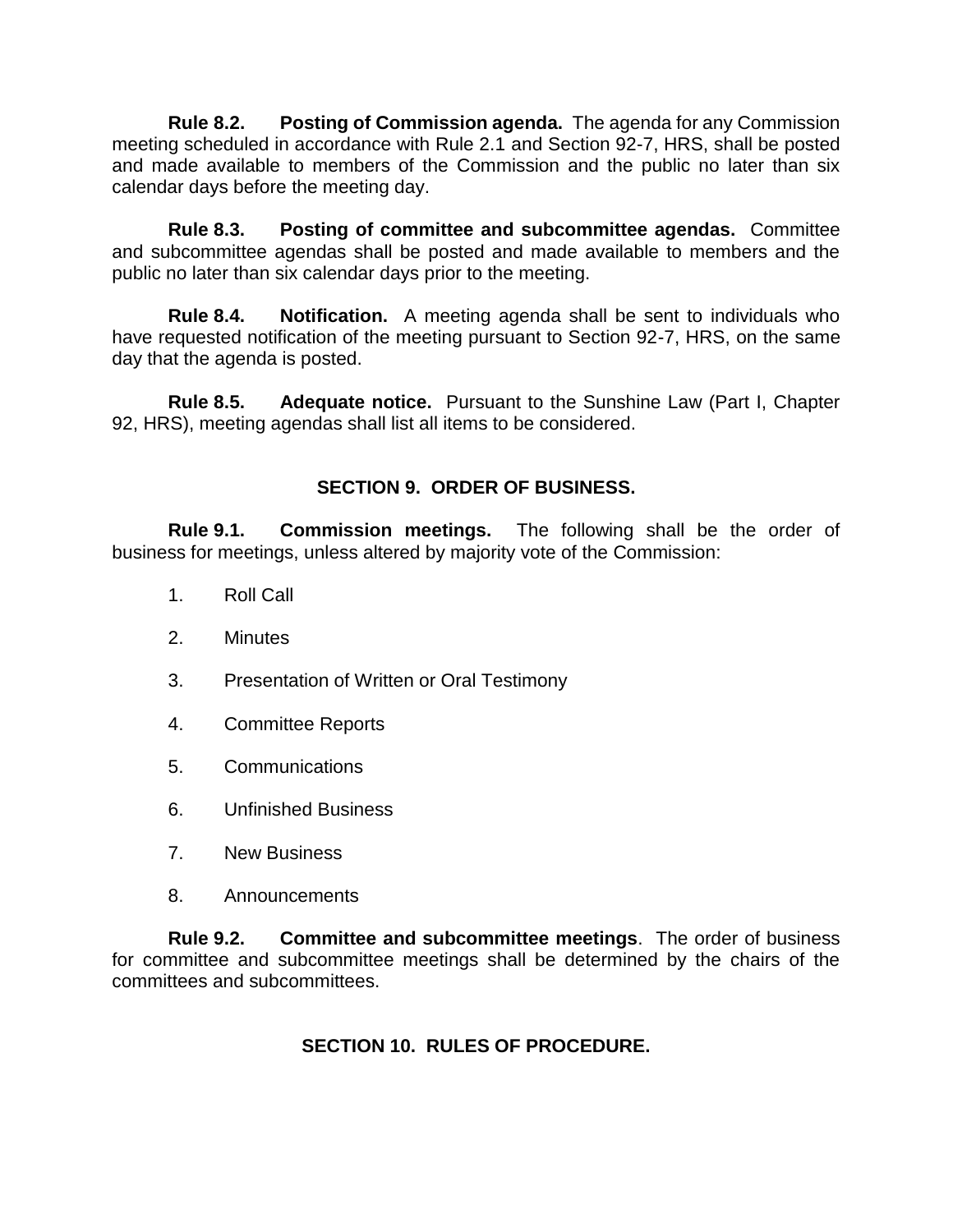**Rule 10.1. Robert's Rules of Order.** The rules of parliamentary practice set forth in Robert's Rules of Order, Newly Revised, shall govern Commission, committee, and subcommittee meetings in all cases in which they are not inconsistent with law or these rules.

## **Section 11. TESTIMONY; PROTOCOL.**

**Rule 11.1. Acceptance of testimony.** At any meeting (including public hearings), written and oral testimony pertaining to items on the meeting agenda (or hearing notice) shall be accepted as provided herein.

**Rule 11.2. Oral testimony.** For each item on the meeting agenda, oral testimony shall be accepted before the item's discussion period commences. Persons wishing to provide oral testimony shall register with staff prior to testifying. The following procedures shall apply to oral testimony.

- A. **Order and duration of testimony.** The Chair shall accept testimony in the order in which testimony forms are submitted. Each testifier shall be allowed to speak for three minutes on each item. For each item, at the end of three minutes, the Chair may allow a person an additional minute to conclude the testimony on the item. After all registered testifiers have testified once on the item, an additional three minutes per person shall be allowed to those who were unable to conclude the testimony. An individual's request to testify shall be deemed withdrawn if the individual is not present when called to testify.
- B. **Chair decides whether all testimony shall be accepted at beginning of meeting.** The Chair may either: (a) accept testimony on all items prior to the discussion period for any of the items; or (b) accept testimony on each item immediately prior to the discussion period for the item.

**Rule 11.3. Written testimony.** Hand-delivered written testimony shall be accepted before or during the testimony-registration period; provided, that the Chair may (but is not required to) accept and distribute relevant documentary information at any time, which shall not have the effect of re-opening the oral testimony-registration period. Written testimony that is submitted by letter, facsimile, or e-mail should be received by the Commission staff at least twenty-four hours prior to the meeting to ensure its timely distribution; provided, that written testimony for a meeting by videoconference should be received by the Commission staff at least seventy-two hours prior to the meeting to ensure its distribution. If a Commission member receives a written communication that reasonably appears to have been intended as written testimony, the Commission member shall promptly forward the written communication to the appropriate recipient.

**Rule 11.4. Presentations.** Prior to the acceptance of oral testimony on an item, the Chair may allow a member or resource person to make an informational presentation on the item; provided, that the presentation shall not be considered testimony. The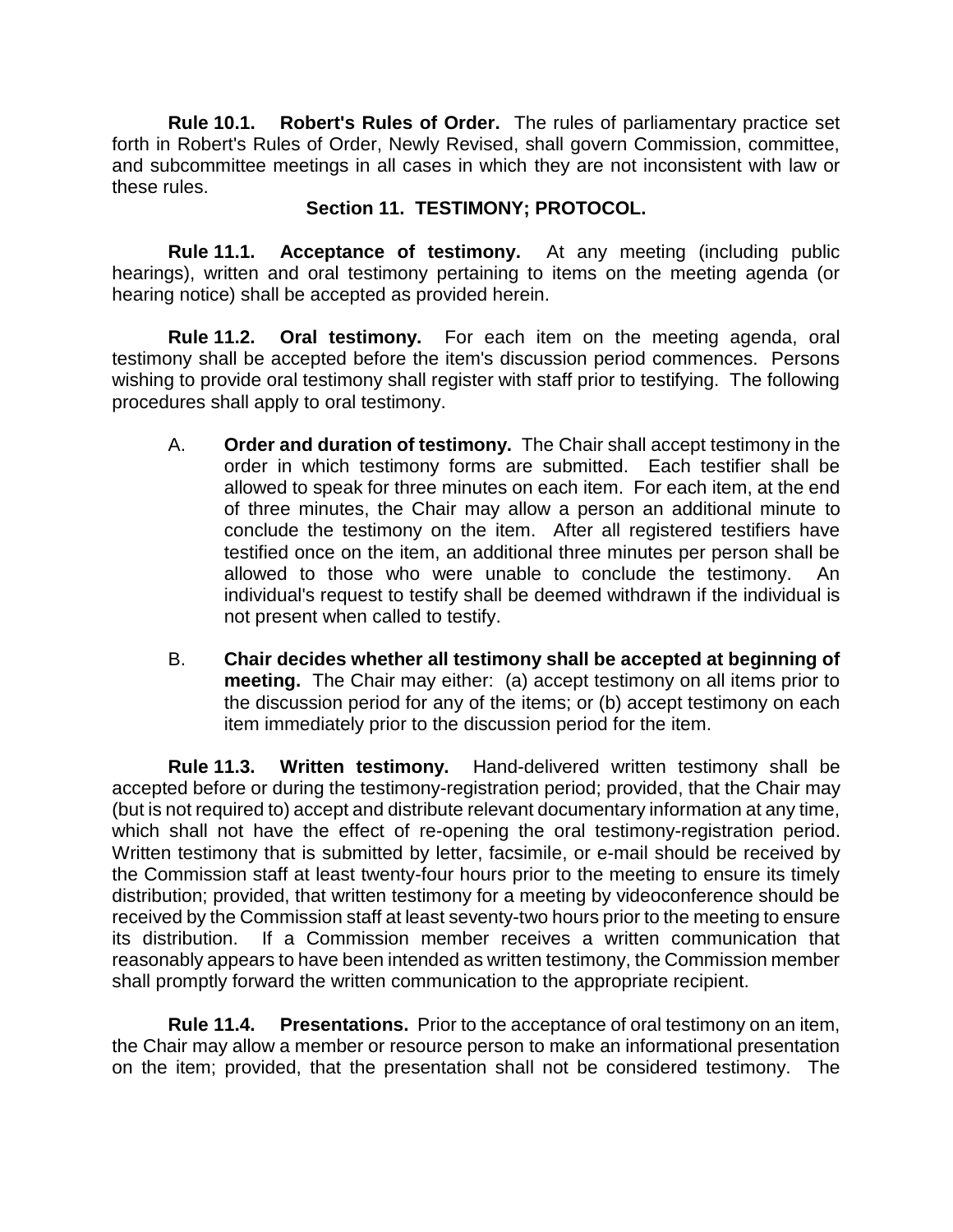decision on whether to allow a presentation and on the allowable form and duration of any presentation shall be made at the Chair's discretion.

**Rule 11.5. Participation by resource persons.** The Chair may allow Administration officials, attorneys from the Department of the Corporation Counsel, State officials, Federal officials, and other resource persons to participate in meetings for the purpose of providing information or advice to facilitate the deliberative process. For purposes of these rules, a resource person is anyone designated by the Chair as possessing special knowledge or experience with respect to an item on the meeting agenda. Participation in the meeting by a resource person pursuant to this rule shall not constitute testimony; provided, that a resource person may also submit written or oral testimony pursuant to these rules.

**Rule 11.6. Discussion period.** The discussion period on any item shall not commence until all persons who have registered to testify during the testimonyregistration period for the item have been afforded an opportunity to testify.During the discussion period, the Chair may invite a testifier, a resource person, or any other person to appear for the purpose of responding to questions. Such an appearance shall not reopen the testimony-registration period for that item.

**Rule 11.7. Reconvened meetings.** When a meeting has reconvened after being in recess, no one may register to testify on an item if the testimony-registration period has closed for that item.

**Rule 11.8. Respect during speaking.** When a member, a testifier, or another person is properly speaking during a meeting, no one shall engage in private discourse. All speakers during meetings shall direct their remarks only to the Chair, be recognized by the Chair before proceeding, confine their remarks to matters within the scope of the meeting agenda, and avoid abusive language.

**Rule 11.9. Chair's authority.** Nothing in this section shall diminish the responsibility or the authority of the Chair to maintain order and decorum.

**Rule 11.10. Public forum not created.** The conduct of meetings, including the receipt of testimony or presentations, shall not constitute the creation of a public forum.

**Rule 11.11. Disclosure of lobbyist status.** Each testifier who is a paid lobbyist as defined by Section 2.56.040, Maui County Code, shall disclose that status at the beginning of their testimony.

## **SECTION 12. COMMISSION TRAVEL.**

**Rule 12.1. Commission Chair's prior approval required.** All expenditures from the accounts shall require the prior approval of the Commission Chair or a representative designated for such purpose.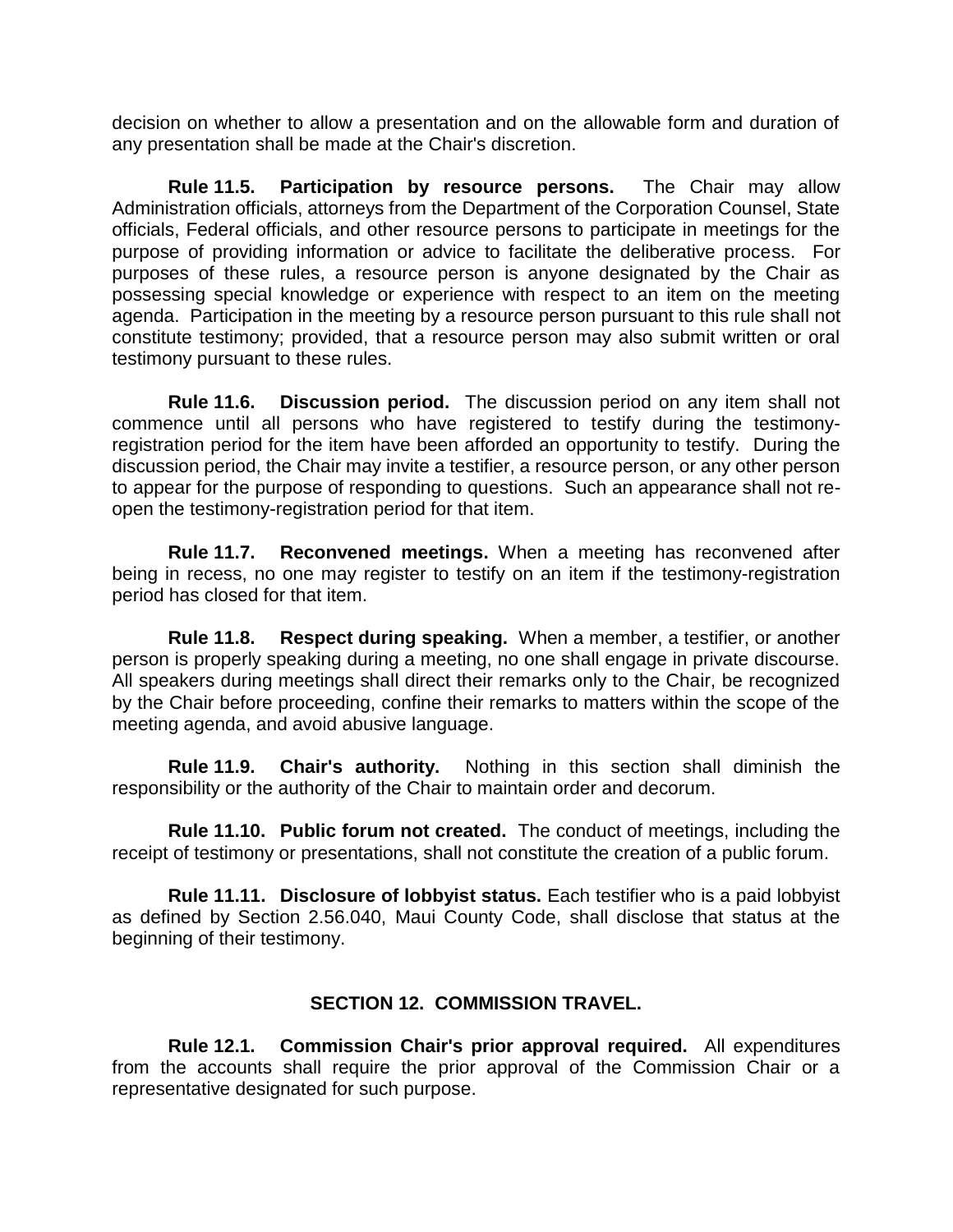**Rule 12.2. Report required.** The Commission Chair shall require a written report, as the Chair deems appropriate, from any officer or employee who expends public funds on off-island travel. Unless specifically required by the Commission Chair, this requirement shall not apply to travel required to attend a Commission, committee, or subcommittee meeting**,** or to travel required between a Commission member's residence and the meeting place for a scheduled meeting.

## **SECTION 13. MEETINGS BY VIDEOCONFERENCE**.

**Rule 13.1. Authorized.** Meetings by videoconference shall be held in accordance with Section 92-3.5, HRS, and these rules.

**Rule 13.2. Definition.** A meeting by videoconference is a meeting in which one or more members participate in the meeting by means of a system of audio and visual interaction.

**Rule 13.3. Reasonable necessity for meeting by videoconference.** The Chair may authorize a meeting by videoconference when the Chair finds that it is reasonably necessary to do so; provided, that an adequate system of audio and visual interaction is readily available for use and that the expenses and administrative burden of conducting such a meeting are not unreasonable.

**Rule 13.4. Agenda.** The meeting agenda shall be posted at each public site at which a member will be participating in the meeting at the same time that the agenda is posted elsewhere.

**Rule 13.5. Testimony.** Each public site at which a member will be participating in the meeting shall be open to the public during the meeting. At each site, oral testimony shall be accepted pursuant to Rule 11.2. Written testimony for a meeting by videoconference must be received by the Commission staff at least seventy-two hours prior to the meeting to ensure its distribution.

**Rule 13.6. Failure of system of audio and visual interaction.** A meeting by videoconference shall terminate in accordance with Section 92-3.5, HRS, if the system of audio and visual interaction fails to allow adequate audio and visual communication.

#### **SECTION 14. LEGAL ADVISOR.**

**Rule 14.1 Legal Advisor.** To the extent authorized by the Maui County Council, the Commission shall be advised by independent legal counsel.